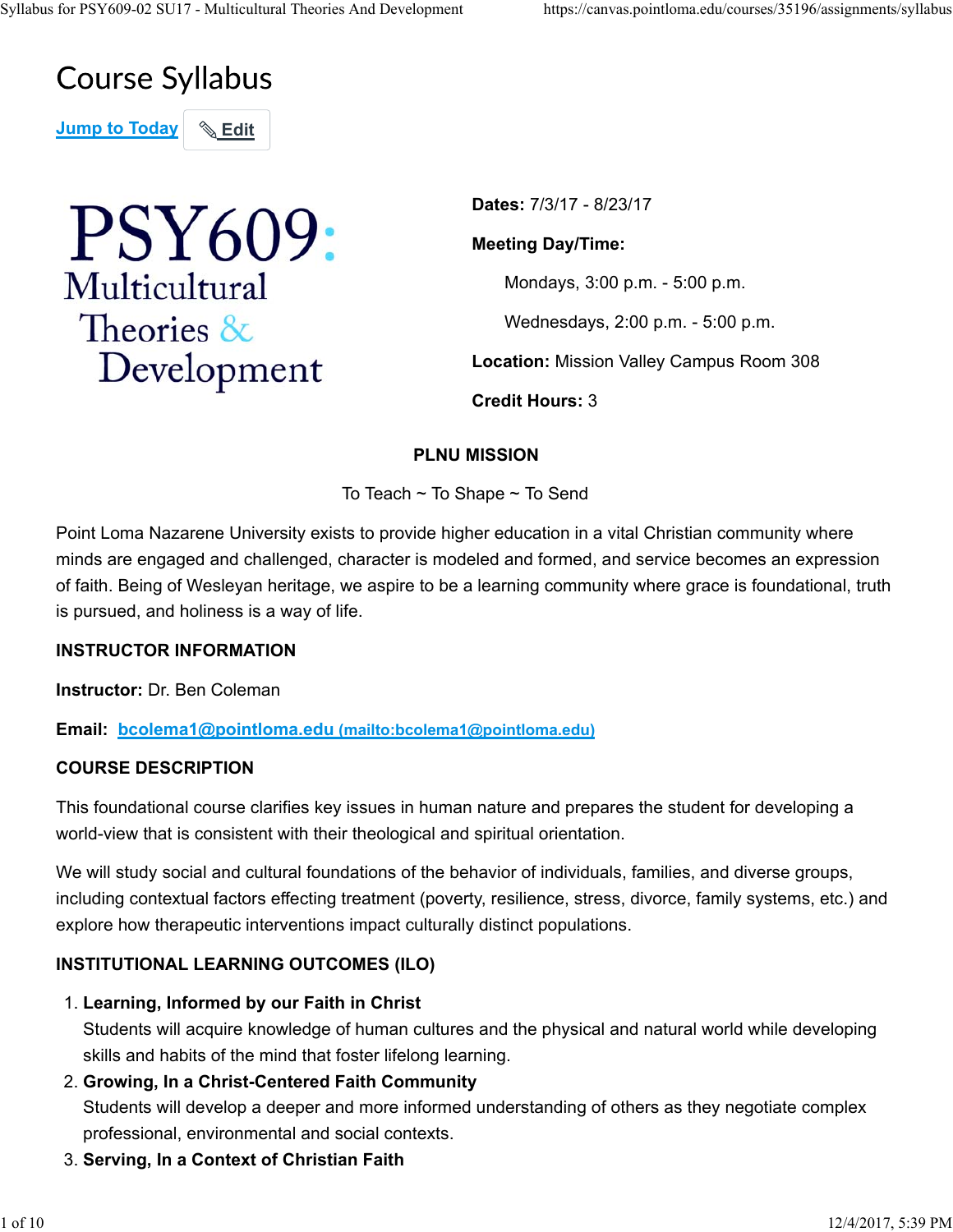Students will serve locally and/or globally in vocational and social settings.

## **PROGRAM LEARNING OUTCOMES (PLO)**

- 1. Students will articulate a clear, accurate understanding of their professional identity as either an LMFT, LPCC, or both.
- 2. Students will demonstrate knowledge of the fundamental domains in their selected area of specialization, in professional clinical counseling (i.e., foundations; counseling prevention, and intervention, diversity and advocacy; assessment; research and evaluation; and diagnosis) or marriage and family therapy (i.e., human development, family dynamics, systemic thinking, interactional theories, traditional and contemporary marriage and family theories, and research and cultural context).
- Students will demonstrate the ability to apply relevant research and evaluation models in practice of 3. clinical counseling.
- 4. Students will demonstrate skills and practices of clinical counseling in the delivery of mental health services (e.g., assessment, diagnosis, treatment, termination, documentation, and ethical practice).
- 5. Students will deliver mental health services with multicultural competence and sensitivity.
- Students will demonstrate ability to integrate faith with clinical counseling practice in clinically appropriate, 6. culturally sensitive, and ethical manner.

#### **COURSE LEARNING OUTCOMES**

This course is designed to prepare students to meet the licensure standards in Clinical Mental Health programs as a clinically competent multicultural counselor. This will be achieved by preparing the student to demonstrate required knowledge pertaining to the cultural and social context of topics, trends, and relationships in a multicultural society:

- 1. Identify theories of multicultural counseling, identity development, and social justice.
- 2. Identify multicultural and pluralistic trends, including characteristics and concerns within and among diverse groups nationally and internationally.
- Examine attitudes, beliefs, understandings, and acculturative experiences across cultures (include 3. student's personal experience though experiential learning activities designed to grow this understanding).
- Evaluate multicultural counseling situations based on Biblical standards and that promotes appreciation 4. of diversity.
- Examine strategies for working with and advocating for diverse populations from a multiculturally 5. competent perspective.
- Examine counselors' roles in developing cultural self-awareness, promoting social justice, advocacy and 6. conflict resolution, that promote optimal wellness for the whole person.
- 7. Identify counselors' role in eliminating biases, prejudices, and process of intentional and unintentional discrimination and oppression.
- 8. Begin to develop a professional identity and its associated responsibilities based the student's chosen emphasis (populations students are competent to serve).
- Demonstrate appropriate graduate research and writing skills (including APA style) through papers and 9. presentation associated with Cultural Immersion Experience.
- 10. Understand and explain issues of collaboration with other professionals in diverse settings as they apply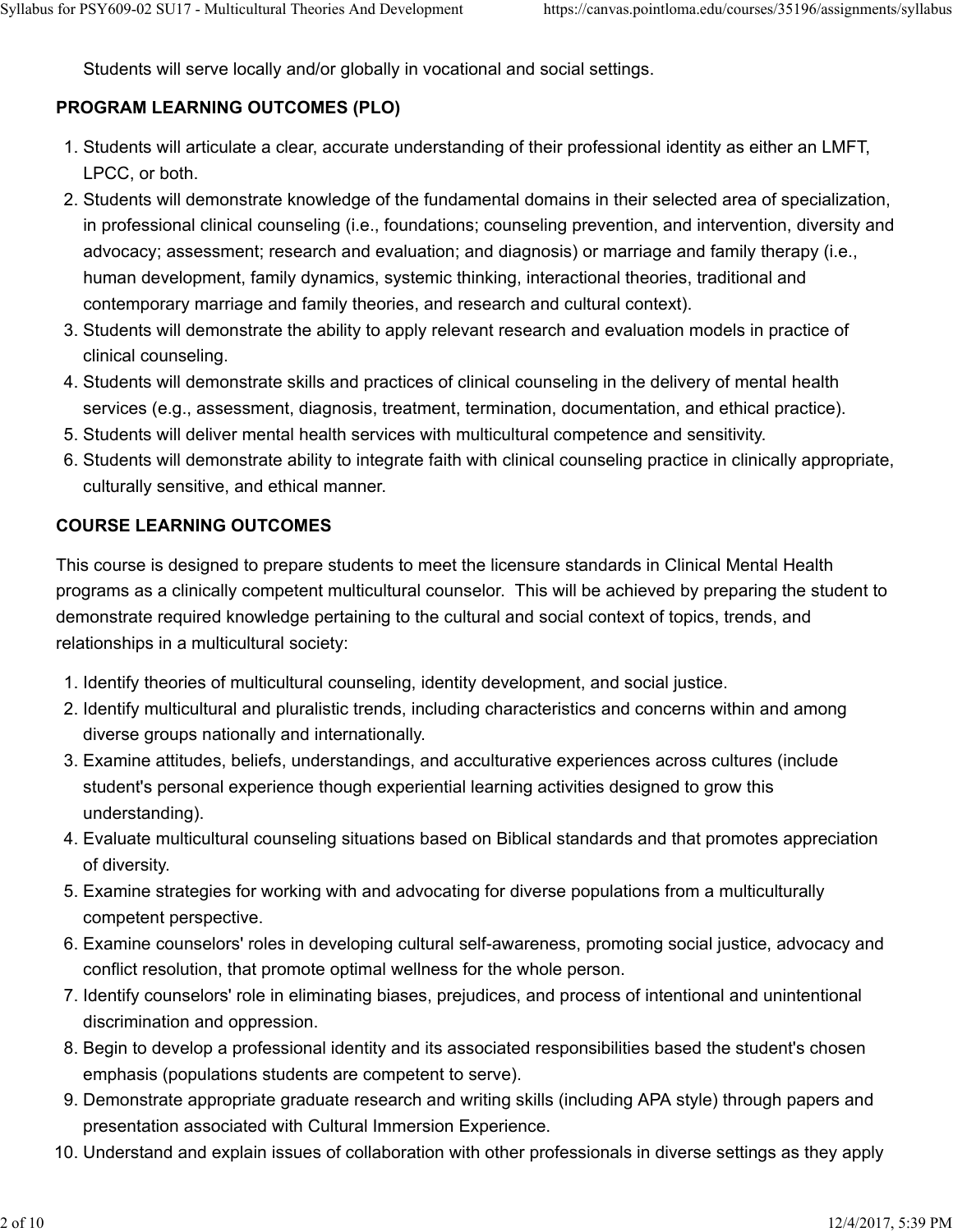to the student's chosen emphasis.

#### **GROUND-RULES OF THE COURSE**

Together we will create a dynamic learning environment where:

- 1. Learning is challenging but safe
- 2. Learning is experiential and active
- 3. Communication is open. . . opposing viewpoints are welcomed
- 4. All are learners and all are teachers. . . we will learn from each other
- 5. Mistakes are okay. . . this is a no-guilt, no-blame zone
- 6. The point is to learn and grow. . . grades are a by-product and not the goal
- 7. Integrity and honesty are expected

#### **CREDIT HOUR INFORMATION**

It is anticipated that students will spend a minimum of 37.5 participation hours per credit hour on their course work. As a graduate course, students can expect the work in this class to be significant, and students should plan on spending up to 15-20 hours a week engaged in the course. The estimated time expectations for this course are shown below:

| <b>Assignments</b>                                               | <b>Pre-Course</b><br><b>Hours</b> | <b>Course</b><br><b>Hours</b> | <b>Post-Course</b><br><b>Hours</b> |
|------------------------------------------------------------------|-----------------------------------|-------------------------------|------------------------------------|
| Face-to-face Class Sessions                                      |                                   | 38                            |                                    |
| Participation in Cultural Immersion<br><b>Project Activities</b> |                                   | 10                            |                                    |
| Reading                                                          |                                   | 26                            |                                    |
| Writing                                                          |                                   | 30                            |                                    |
| <b>Other Assignments and Learning</b><br><b>Activities</b>       |                                   | 15                            |                                    |
| Quizzes                                                          |                                   | 15                            |                                    |
| <b>TOTAL HOURS</b>                                               | --                                | 134                           |                                    |

#### **COURSE ASSIGNMENTS**

- **Attendance and Discussion:** Students will participate in discussions both in the classroom and online 1. in canvas.
- 2. **Cultural Presentation:** Students will develop and present a project on multicultural counseling.
- **Quizzes:** Quizzes will be objective and in essay format. Quizzes will include assigned reading and lecture 3. material.
- 4. **Final Paper:** Students will develop a final paper based on a study of a particular culture.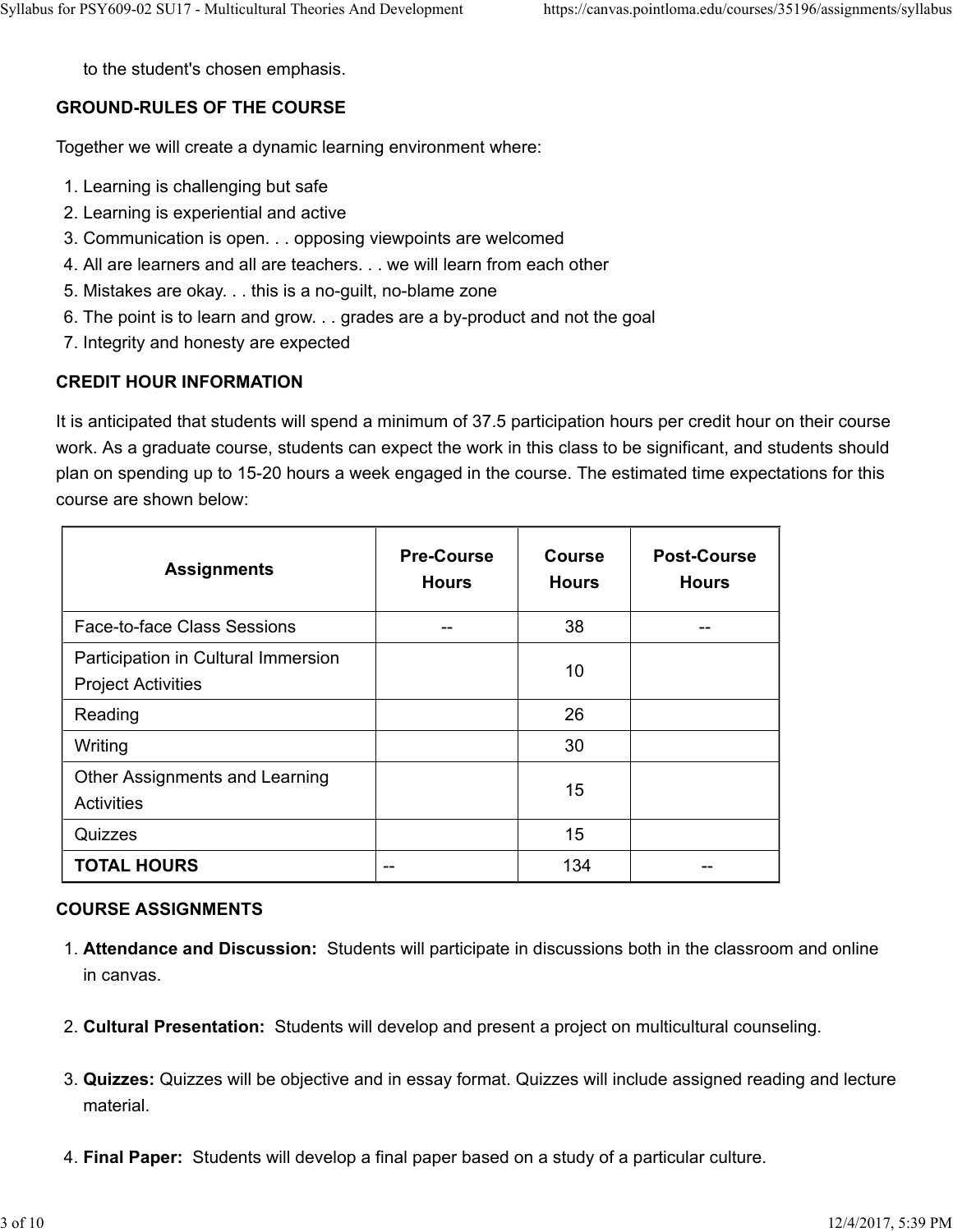## **REQUIRED TEXTS AND RECOMMENDED RESOURCES**

Hays, D. G., & Erford, B. T. (2014). *Developing multicultural counseling competence: A systems approach* (2nd ed.). Upper Saddle River, NJ: Pearson.

McGoldrick, M., Giordano, J., & Garcia-Preto, N. (Eds.) (2005). *Ethnicity and family therapy* (3rd ed.). New York, NY: Guilford Press. ISBN: 9781593850203.

### **Additional Readings**

American Psychological Association. (2010). *Publication Manual of the American Psychological Association,* 6<sup>th</sup> Edition. Washington, DC: American Psychological Association.

Disclaimer: The above resources provide information consistent with that required by state licensing boards in the class subject area. Point Loma Nazarene University does not necessarily endorse specific religious, philosophical, or political positions found in these resources.

#### **APA Papers**

All papers written in the Graduate Counseling program should be in APA style. Here are some helpful websites to help you write and format your paper:

- **APA Style Essentials Prof. Degelman Vanguard University (http://www.vanguard.edu/psychology /faculty/douglas-degelman/apa-style/)**
- Downloadable APA Style Helper: **APA for Psychology (http://www.docstyles.com/apaguide.html)**
- **Psychology with Style: A Hypertext Writing Guide (http://www.uwsp.edu/psych/APA4b.htm)**
- **The OWL at Purdue: APA Style (https://owl.english.purdue.edu/owl/section/2/10/)**

All papers should include the following sections unless indicated otherwise:

- 1. Title page
- 2. Abstract
- 3. Main body with headings
- 4. Reference page

Please check the *APA Manual* or the websites for further formatting helps.

#### **ASSESSMENT AND GRADING**

#### **Grading Points**

| <b>Assignments</b>         | Percentage<br><b>Based on Points</b><br><b>Earned</b> |
|----------------------------|-------------------------------------------------------|
| Attendance and Discussions | 20%                                                   |
| Quizzes and Surveys        | 30%                                                   |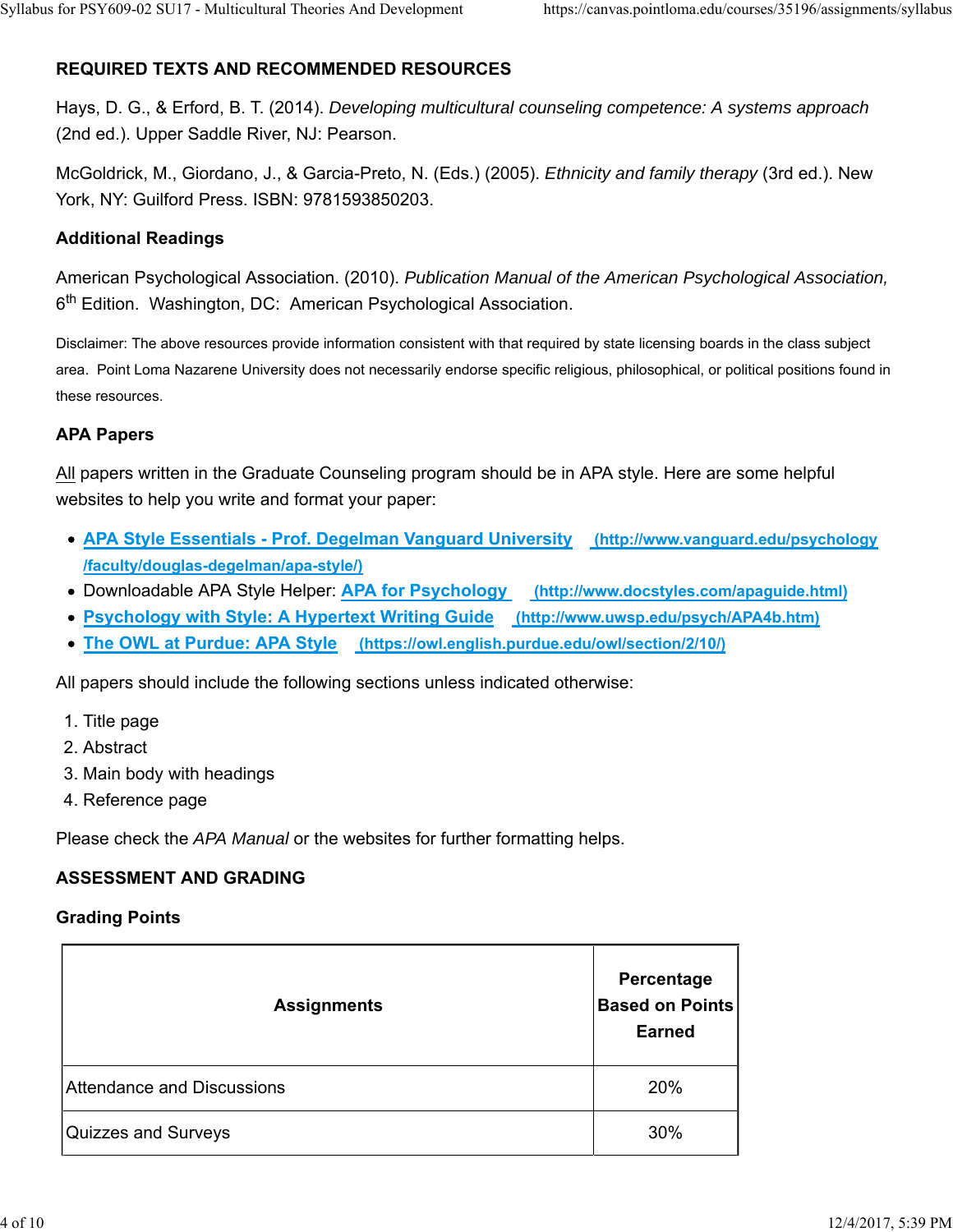|                       | <b>TOTAL: 100%</b> |
|-----------------------|--------------------|
| Final Paper           | 25%                |
| Cultural Presentation | 25%                |

#### **Grade Scale**

| <b>Grade Scale Based on Percentage of Points Earned</b> |         |               |               |             |
|---------------------------------------------------------|---------|---------------|---------------|-------------|
| A 93-100                                                | B+87-89 | $C+ 77-79$    | $D+ 67-69$    | $F \leq 59$ |
| A-90-92                                                 | 83-86   | $C$ 73-76     | 63-66         |             |
|                                                         | B-80-82 | $C - 70 - 72$ | $D - 60 - 62$ |             |

Only grades of C- or better will count toward program GPA.

A cumulative program GPA of 3.0 or higher is required to graduate.

## **ATTENDANCE POLICY**

Regular and punctual attendance at all class sessions is considered essential to optimum academic achievement. Therefore, regular attendance and participation in each course are minimal requirements. Absences are counted from the first official meeting of the class regardless of the date of the student's enrollment. If more than 20 percent of the classes are reported as missed, the faculty member may initiate the student's de-enrollment from the course without advance notice to the student. If the date of deenrollment is past the last date to withdraw from a class, the student will be assigned a grade of "F" or "NC." There are no refunds for courses where a de-enrollment was processed.

A student who registers late must therefore be exceptionally careful about regular attendance during the remainder of the course. Registered students who neither attend the first class session nor inform the instructor of record of their desire to remain in the class may, at the request of the instructor, be removed from the class roster.

Exceptions to the foregoing attendance regulations due to extenuating circumstances beyond the student's control may be granted only by appeal to the Vice Provost for Academic Administration. Students should consult the syllabus of each course for specific applications of and elaborations on the above attendance policy.

If a student misses a class for a University excused absence the student must provide the appropriate documentation to the professor. No penalty will be assessed for an approved University excused absence from class. Any work, assignments, class notes, or other information presented during the class during which the student is absent is the sole responsibility of the student. Please seek this information from fellow students who attended that class session before contacting the professor.

In the event of an officially excused absence on the due date of an assignment, the assignment will be due the next class time. All penalties for late assignments will then be assessed from that revised due date.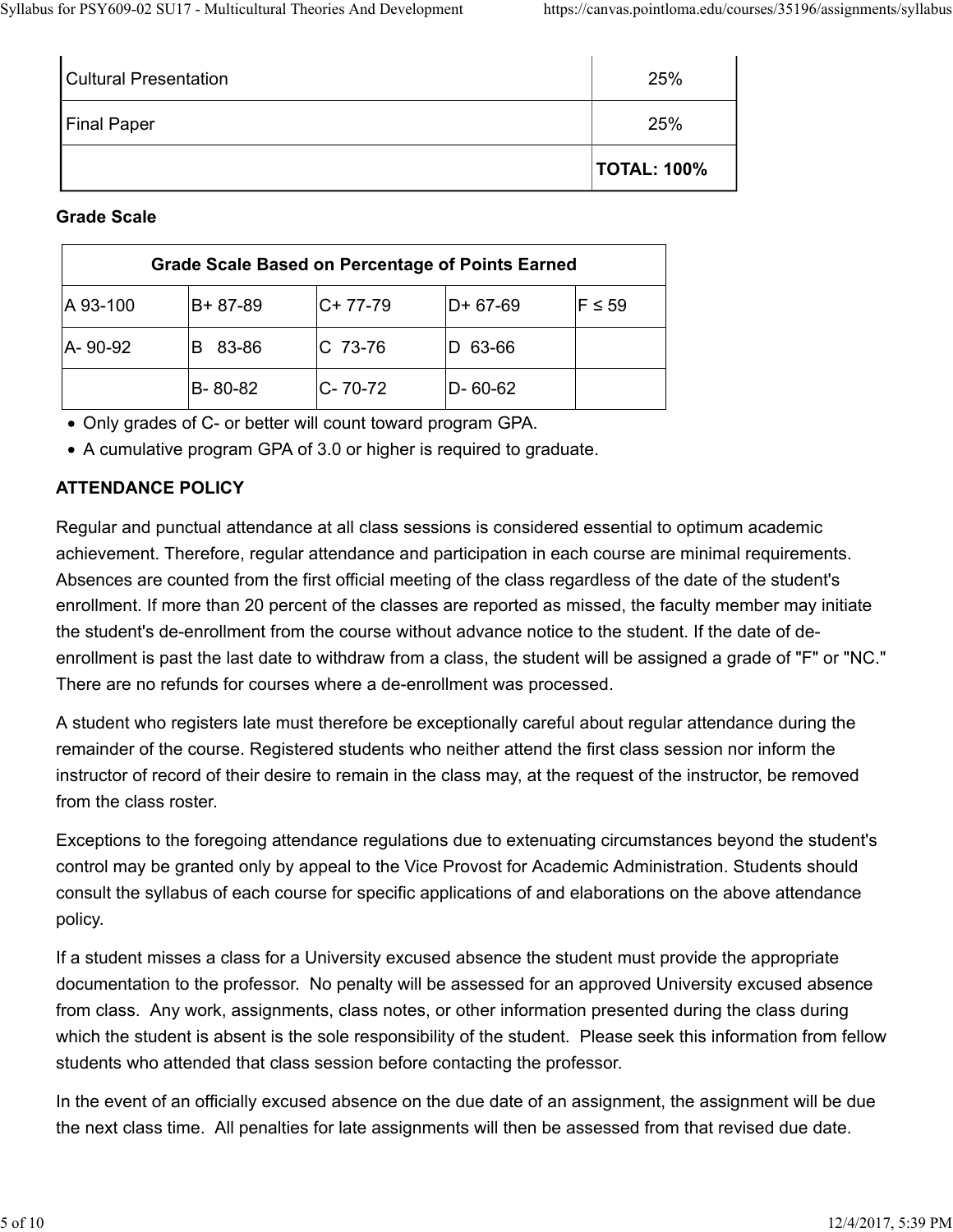Class participation is necessary to demonstrate familiarity with the assignments and the ability to transfer theory into practice. The following criteria will be used to evaluate participation.

- Participation in discussions
- Appropriateness of comments
- Comments useful for clarification or meaningful contribution to the class
- Willingness to participate in exercises and simulations
- Sensitivity to participation of others in the class; avoids dominating discussions
- Class participation demonstrates understanding of learned theory

Days of grace may or may not be allowed for late assignments. Speak with your instructor directly if an emergency arises and you are unable to complete your work on time.

#### **SPIRITUAL CARE**

PLNU strives to be a place where you grow as a whole person. To this end, we provide resources for our graduate students to encounter God and grow in their Christian faith. You'll find faith integration activities throughout this course. In addition, there are resources for your Christian faith journey available on the **Graduate Student Life (http://www.pointloma.edu/experience/faith/graduate-student-spiritual-life)** web page.

#### **ACADEMIC ACCOMMODATIONS**

*NOTE: It is your responsibility to maintain your class schedule. Should the need arise to drop this course (personal emergencies, poor performance, etc.); you have the responsibility to first contact the professor. Then if no accommodations can be made, you are responsible to follow through (provided the drop date meets the stated calendar deadline established by the University).*

If you have a diagnosed disability, please contact the Center for Student Success (CSS) within the first two weeks of class to demonstrate need and to register for accommodations by phone at (619) 563-2810. You may also ask your academic advisor or program director for any additional accommodation information.

#### **ACADEMIC HONESTY**

Students should demonstrate academic honesty by doing original work and by giving appropriate credit to the ideas of others. As stated in the university catalog, "Academic dishonesty is the act of presenting information, ideas, and/or concepts as one's own when in reality they are the results of another person's creativity and effort. Such acts include plagiarism, copying of class assignments, and copying or other fraudulent behavior on examinations. A faculty member who believes a situation involving academic dishonesty has been detected may assign a failing grade for a) that particular assignment or examination, and/or b) the course." See Academic Policies in the **current academic catalog (https://catalog.pointloma.edu/)** for full text.

#### **PLNU COPYRIGHT POLICY**

Point Loma Nazarene University, as a non-profit educational institution, is entitled by law to use materials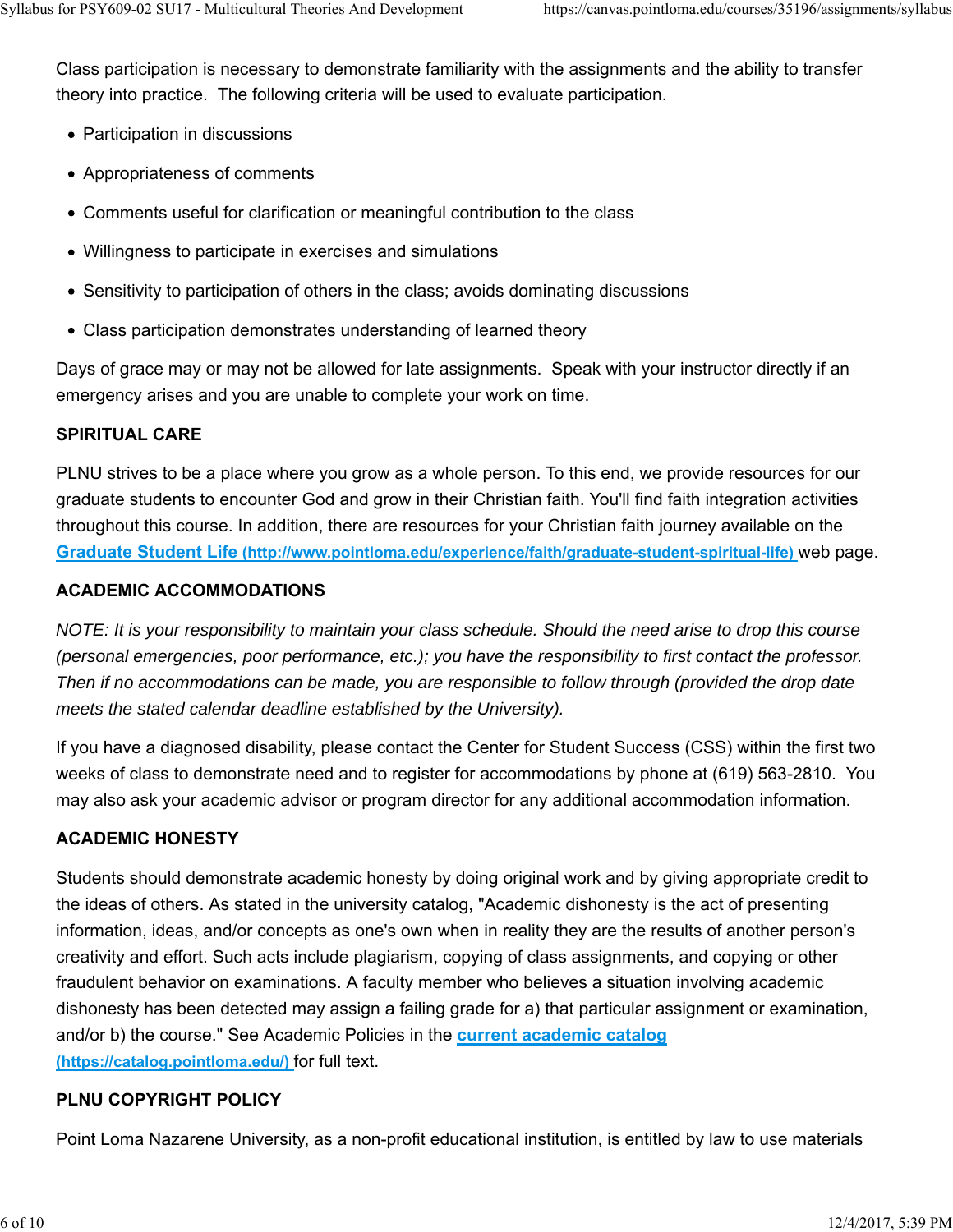protected by the US Copyright Act for classroom education. Any use of those materials outside the class may violate the law.

## **USE OF TECHNOLOGY**

Point Loma Nazarene University encourages the use of technology for learning, communication, and collaboration. In this course, we will rely on Canvas for accessing course materials, submitting assignments, and collaborating in discussion boards and blogs. We will also use cell phone polling when it enhances our in-class activities. You'll want to make sure you are comfortable with these tools, so take advantage of our computer LabTechs to answer questions and help you with any technology issues. You may also call the Help Desk at x2222.

You are welcome to bring your laptop, iPad, and/or cell phone to class, which we will utilize during many class sessions—but please make sure you use them appropriately and responsibly. *If a tech tool becomes a distraction or disruption while class is in session, I will simply invite you to no longer bring it to class.*

| <b>Date</b>      | <b>Details</b>                                                                                            |                |
|------------------|-----------------------------------------------------------------------------------------------------------|----------------|
| Wed Nov 16, 2016 | <b>Mid-Course Evaluation (https://canvas.pointloma.edu/courses</b><br>।5≽<br>/35196/assignments/200371)   | due by 11:59pm |
| Mon Aug 7, 2017  | <b>Quiz 5 (https://canvas.pointloma.edu/courses/35196/assignments</b><br><b>/210537)</b>                  | due by 11:59pm |
| Sun Aug 20, 2017 | <b>Quiz 6 (https://canvas.pointloma.edu/courses/35196/assignments</b><br>/210543)                         | due by 11:59pm |
|                  | <b>End-of-Course Evaluation (https://canvas.pointloma.edu/courses</b><br>/35196/assignments/200376)       | due by 11:59pm |
| Sun Aug 27, 2017 | <b>External Paper (https://canvas.pointloma.edu/courses/35196</b><br>/assignments/210546)                 | due by 11:59pm |
|                  | $\Rightarrow$ Quiz 7 (https://canvas.pointloma.edu/courses/35196/assignments<br>/210544)                  | due by 11:59pm |
|                  | 勖<br>Attendance & Participation (https://canvas.pointloma.edu/courses/35196<br>/assignments/200374)       |                |
|                  | <b>Example 2 Culture Presentation (https://canvas.pointloma.edu/courses/35196/assignments)</b><br>1210545 |                |
|                  | 隊<br>Quiz 1 (https://canvas.pointloma.edu/courses/35196/assignments/210538)                               |                |
|                  | Quiz 2 (https://canvas.pointloma.edu/courses/35196/assignments/210539)<br>影                               |                |

# **Course Summary:**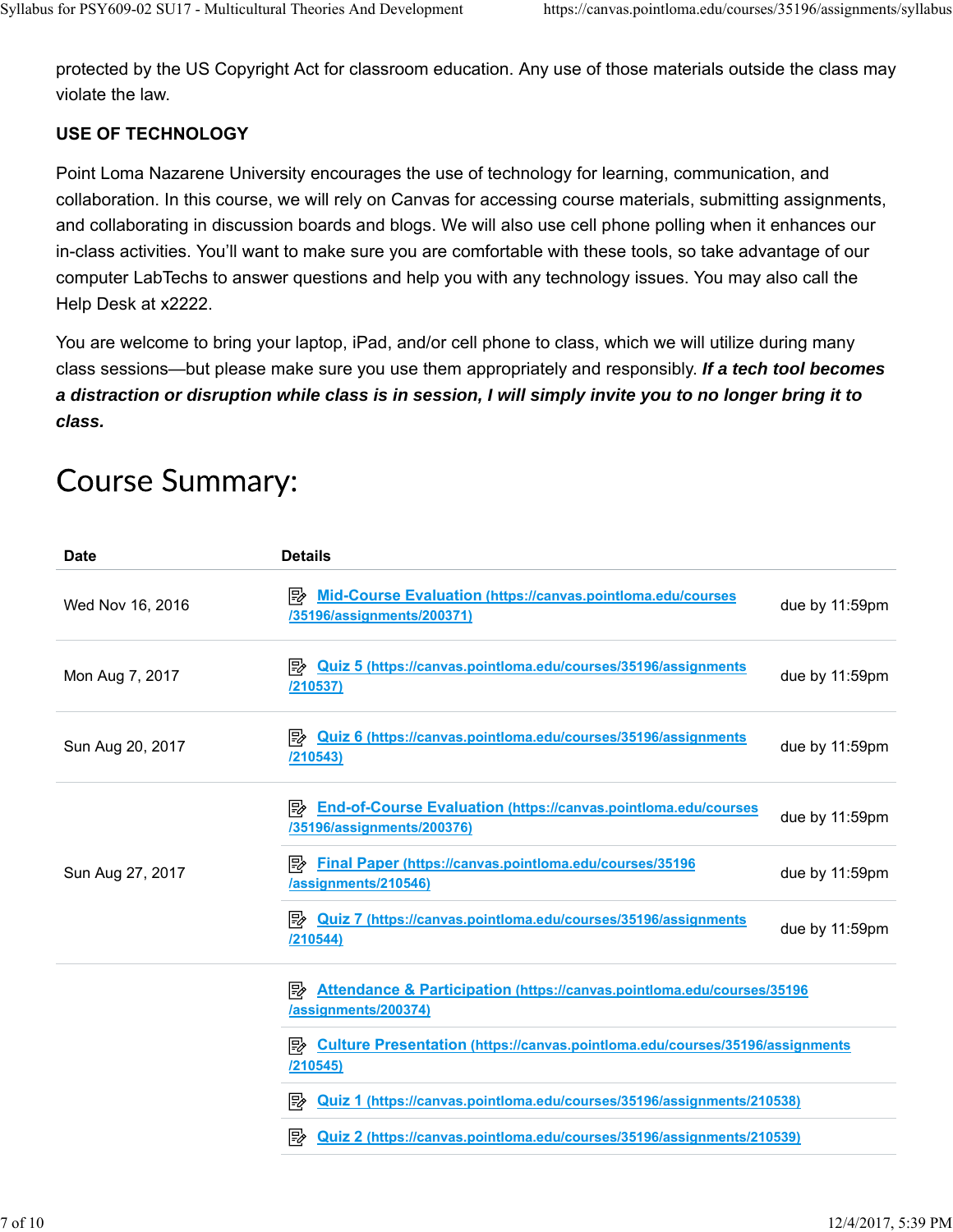| <b>Date</b> | <b>Details</b>                                                                                           |
|-------------|----------------------------------------------------------------------------------------------------------|
|             | ⋽≽<br>Quiz 3 (https://canvas.pointloma.edu/courses/35196/assignments/210540)                             |
|             | ≅⁄⊵<br>Quiz 4 (https://canvas.pointloma.edu/courses/35196/assignments/210542)                            |
|             | WK6: Class Discussion (https://canvas.pointloma.edu/courses/35196<br>⊯∕<br>/assignments/210598)          |
|             | י ⊮י<br><b>WK7: Class Discussion (https://canvas.pointloma.edu/courses/35196</b><br>/assignments/210650) |
|             | ⋽≽<br>WK8: Class Discussion (https://canvas.pointloma.edu/courses/35196<br>/assignments/210651)          |